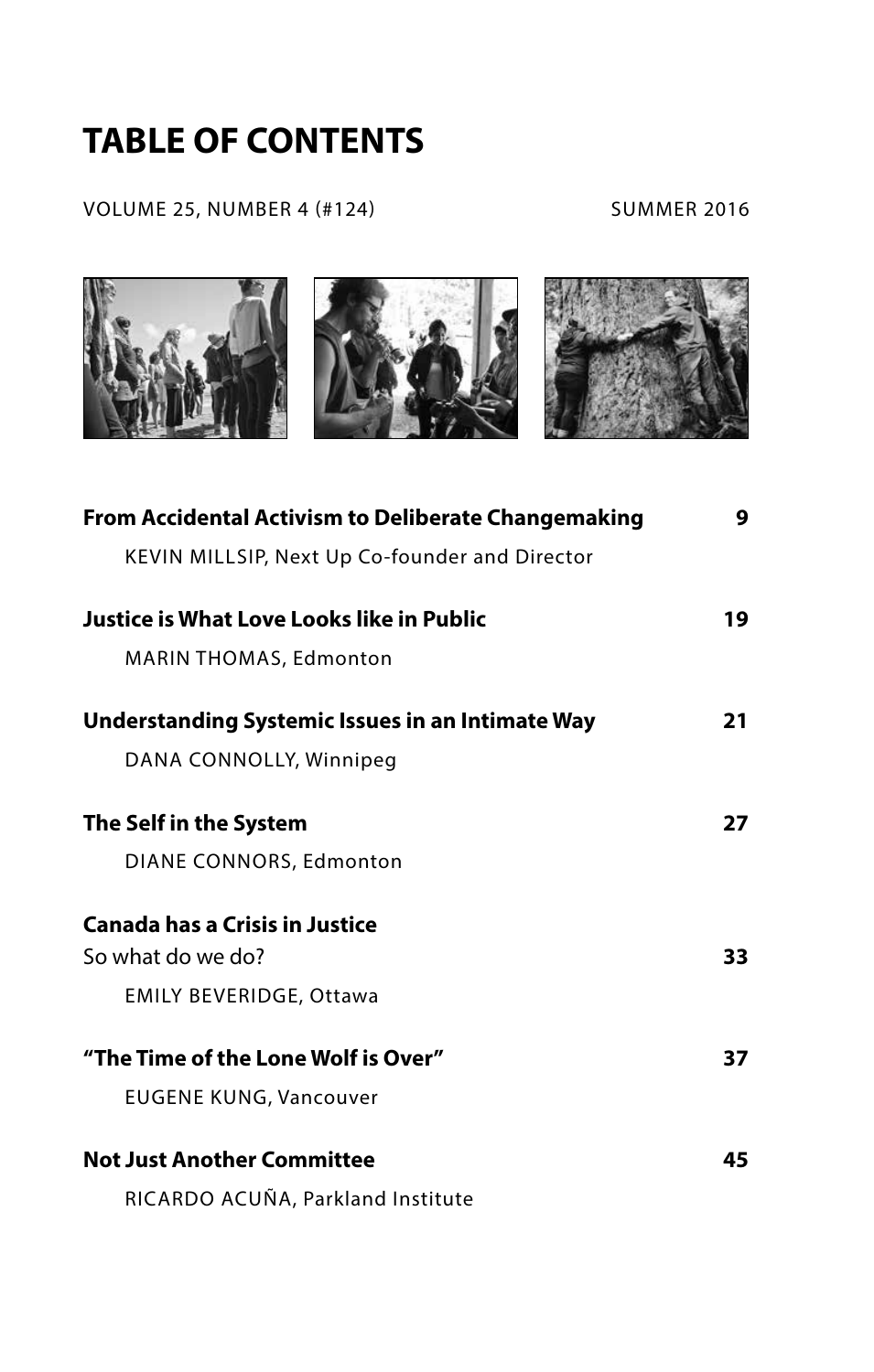| <b>Finding Leadership</b>                                | 49  |
|----------------------------------------------------------|-----|
| TAYLOR-ANNE YEE, Saskatoon                               |     |
| <b>A Tale of Three Cities</b>                            |     |
| Or how these NUppers became best friends                 | 59  |
| HALENA SEIFERLING and LEAH KELLY, Calgary and Saskatoon  |     |
| #ModernMuslimActivist                                    | 67  |
| NADIA KIDWAI, Winnipeg                                   |     |
| <b>From Vancouver to London with Love (and Machines)</b> | 73  |
| KAT BRAYBROOKE, Vancouver                                |     |
| The Power of People, Next Up, and Sharing Your Truth     | 77  |
| KYLA FARMER, Ottawa                                      |     |
| <b>Being Muslim, Becoming an Activist</b>                | 83  |
| SAMIHA RAYEDA and RANA HAMADEH, Ottawa                   |     |
| <b>Preparing for Change</b>                              | 89  |
| SHARISSA UNGER HANTKE, Saskatoon                         |     |
| <b>Reflections from Gabby's Epic Next Up Binder</b>      | 93  |
| GABRIELLE ARKETT, Ottawa                                 |     |
| <b>Alternative Education in Community</b>                |     |
| Poverty awareness through practicality                   | 99  |
| REBECCA TRUDEAU, Winnipeg                                |     |
| Happier, Healthier, and More Connected on Two Wheels     | 103 |
| ERIN O'MELINN, Vancouver                                 |     |